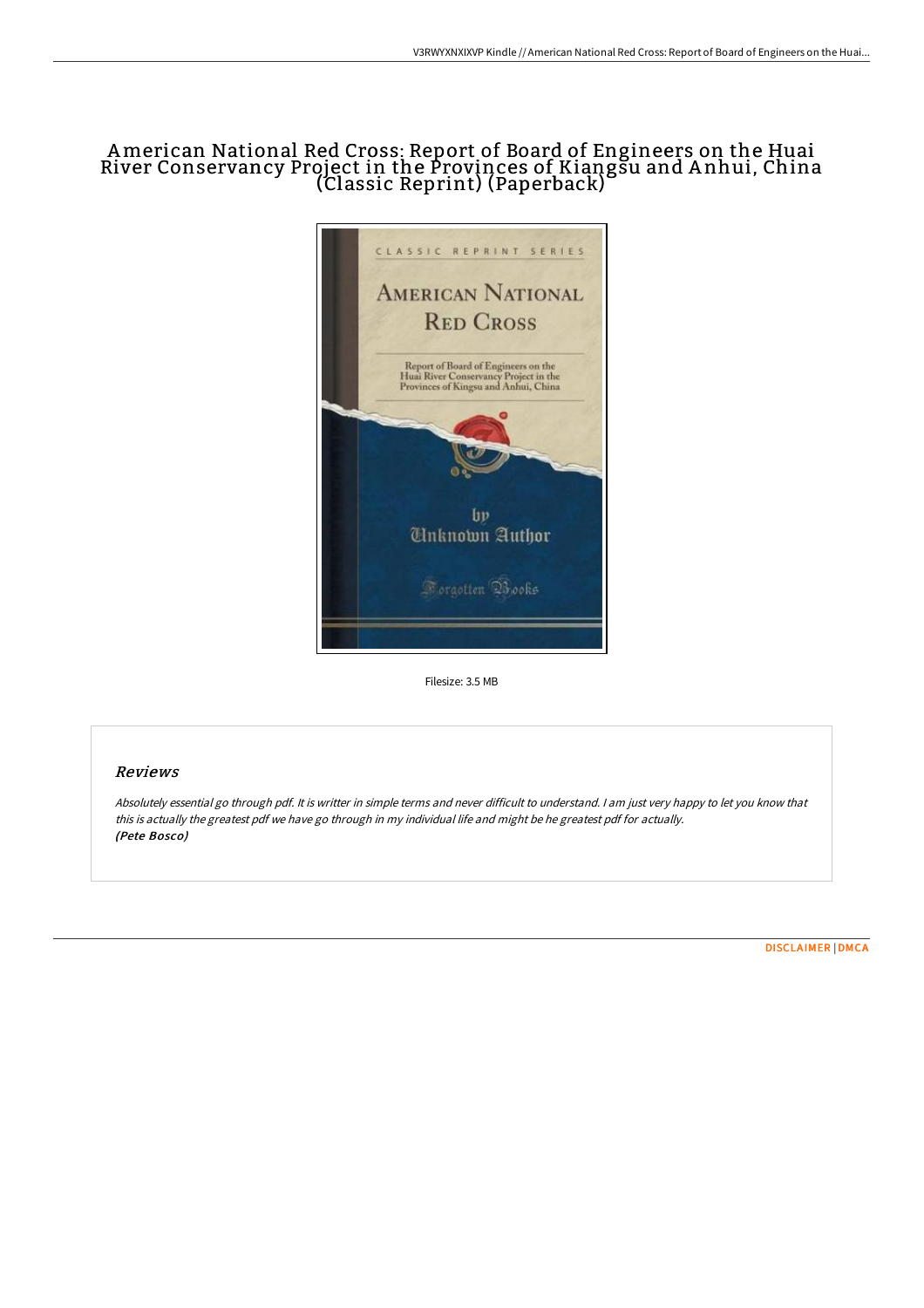### AMERICAN NATIONAL RED CROSS: REPORT OF BOARD OF ENGINEERS ON THE HUAI RIVER CONSERVANCY PROJECT IN THE PROVINCES OF KIANGSU AND ANHUI, CHINA (CLASSIC REPRINT) (PAPERBACK)

#### ঞ **DOWNLOAD PDF**

Forgotten Books, 2017. Paperback. Condition: New. Language: English . Brand New Book \*\*\*\*\* Print on Demand \*\*\*\*\*. Excerpt from American National Red Cross: Report of Board of Engineers on the Huai River Conservancy Project in the Provinces of Kiangsu and Anhui, China The Board of Engineers appointed by the American National Red Cross in accordance with an arrangement with the Republic of China to make certain investigations connected with the Huai River Conservancy Project submits the following report: The Board was instructed to make: (a) A further survey and investigation of the physical conditions affecting the Huai River Conservancy that must govern the engineering question of feasibility of that project. (b) The determination with as close an approach to accuracy as may be practicable of the area of present waste and submerged public lands that through the regulation works will be reclaimed for agricultural, social, or industrial purposes, together with an estimation of their real and annual income value. (c) The determination of the approximate area of privately owned lands that will be improved in productiveness and value by means of the regulation works; also an estimation of the annual or income value per unit area of the benefited lands expected to result from these regulation works, etc. (d) An estimation of the tonnage and net revenue derivable therefrom on the traffic that should exist on that portion of the Grand Canal included within the area of this conservancy project. (e) An estimate of cost of the proposed regulation and reclamation works required to effect the Huai River Conservancy, the time required for construction and installation, and the annual cost of operation, renewals, and maintenance. The Board was further instructed to submit its report on or before November 1, 1914. The Huai River Conservancy area, as defined by agreement, comprises:...

h Read American National Red Cross: Report of Board of Engineers on the Huai River Conservancy Project in the

Provinces of Kiangsu and Anhui, China (Classic Reprint) [\(Paperback\)](http://digilib.live/american-national-red-cross-report-of-board-of-e.html) Online

Download PDF American National Red Cross: Report of Board of Engineers on the Huai River Conservancy Project in the Provinces of Kiangsu and Anhui, China (Classic Reprint) [\(Paperback\)](http://digilib.live/american-national-red-cross-report-of-board-of-e.html)